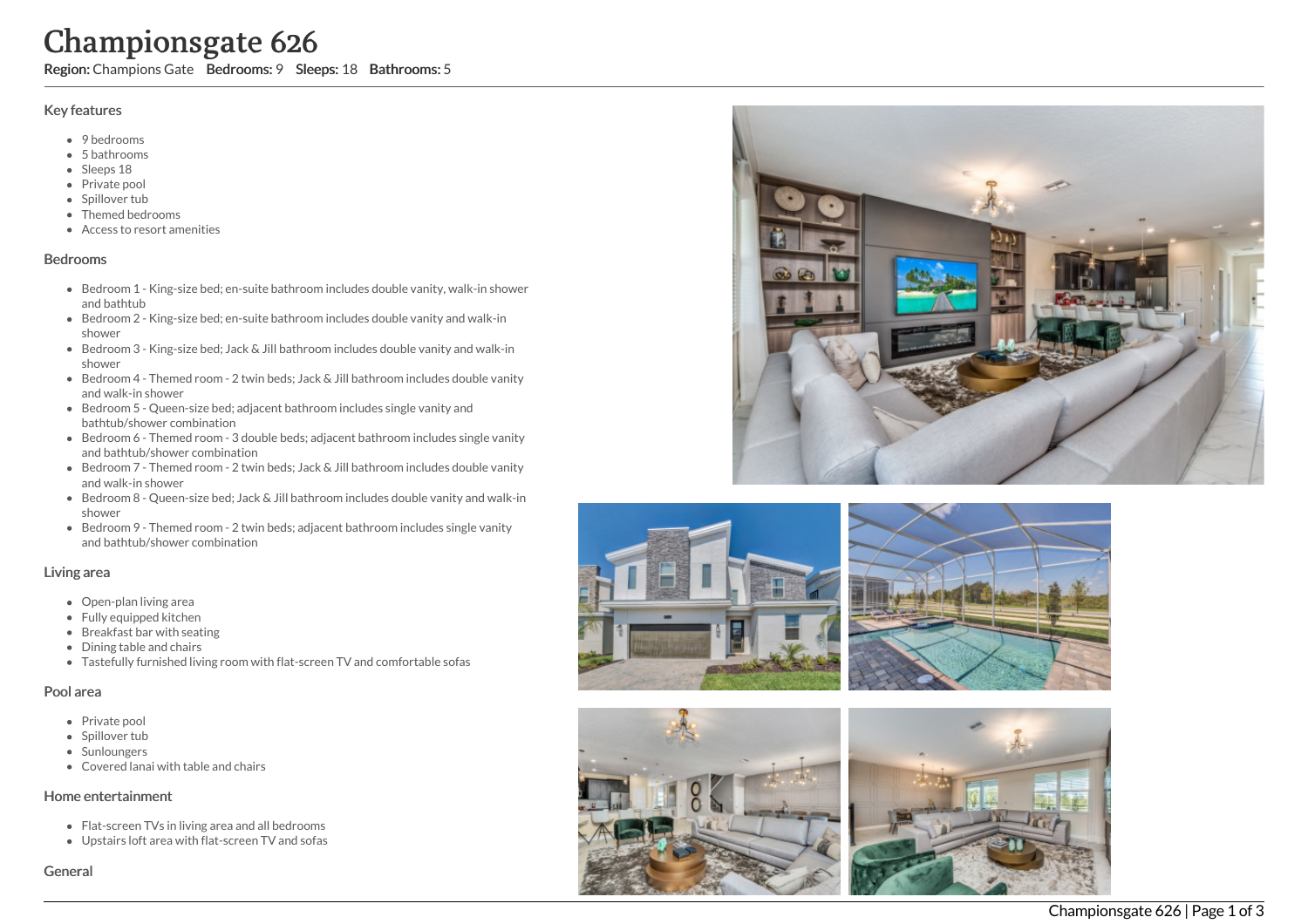- Air conditioning throughout
- Complimentary wifi
- Bedding and towels included
- Private parking

# Resort facilities

Ideally located close to many of Orlandoâ€<sup>™</sup>s theme parks, Championsgate Resort offers a wide variety of fantastic amenities for the whole family to enjoy. Set within 900 acres, this luxury resort is home to an 18-hole championship golf course, a fully equipped gym, a games room and multiple sports courts. Guests can choose from a selection of swimming pools; kids will enjoy the waterslides and splash park whilst adults can float in the lazy river, or relax under a private cabana. An excellent retreat after a busy day at the parks, guests of Championsgate Resort will also have access to a movie theater, a range of shops and an impressive spa. There is also a great selection of restaurants and bars on site, including a poolside grill, a sports bar and the impressive clubhouse.

# Places of interest

- Golf courses 0 miles
- Shopping mall 3 miles
- Disney World 8 miles
- Seaworld 17 miles
- Universal Studios 20 miles
- Legoland 25 miles